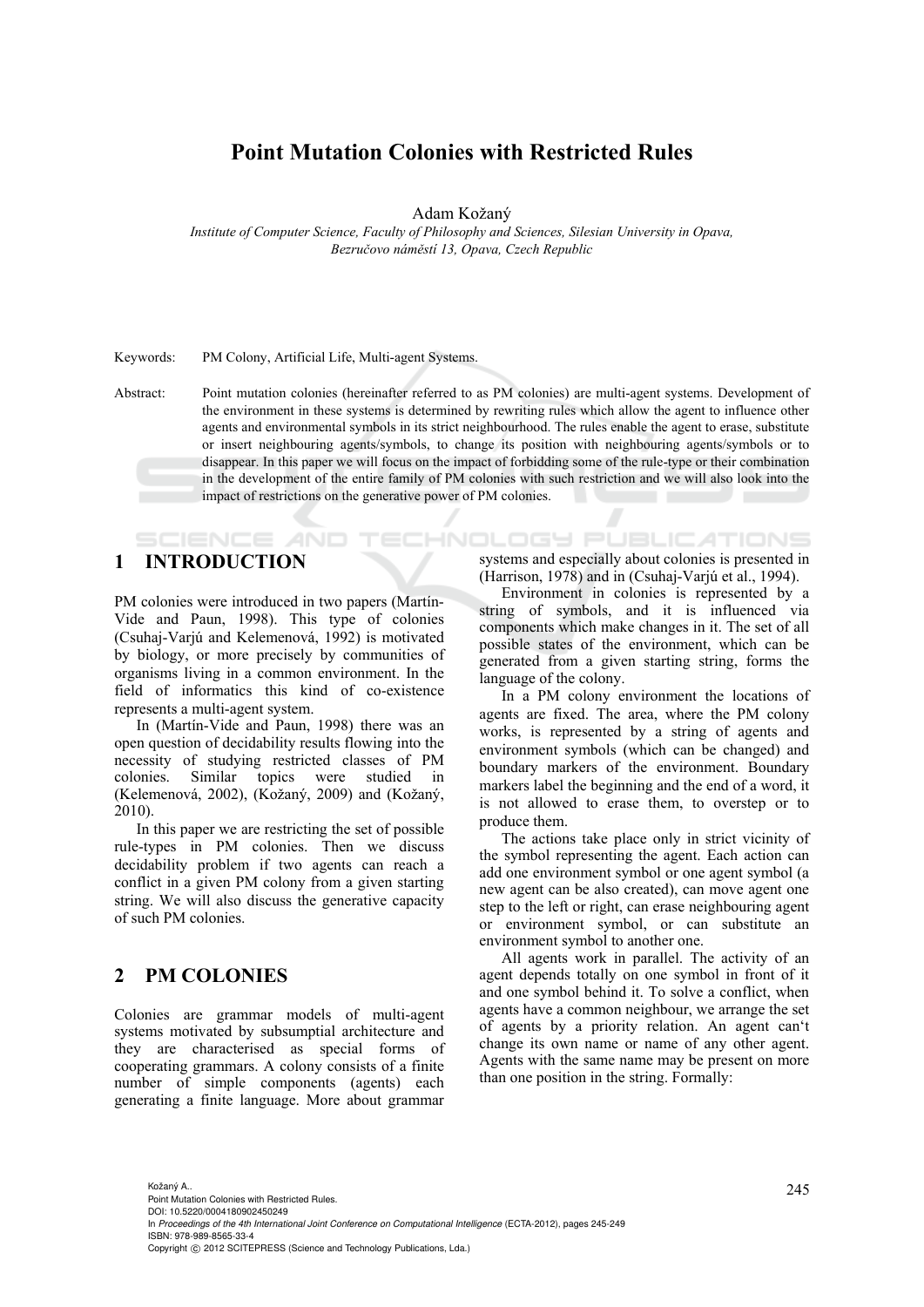**Definition 1.** *PM colony* is a construct  $C = (E, \#, N, \)$ *>, R1, ..., Rn),* where

*- E* is the alphabet of the environment,

*- #* is the boundary marker,

*- N* is the alphabet of agents names,

*- >* is the partial order relation over N (the priority relation for agents),

*- R1, ..., Rn* are finite sets of action rules for agents from *N*. The action rules can be of the following forms:

- Deletion:

 $(a, A_i, b) \rightarrow (\varepsilon, A_i, b)$ , where  $a \in E \cup N$ ,  $b \in E \cup I$  $N \cup \{ \# \},\$ 

 $(a, A_i, b) \rightarrow (a, A_i, \varepsilon)$ , where  $a \in E \cup N \cup \{\#\}, b$  $\in E \cup N$ ,

- Insertion:

 $(a, A_i, b) \rightarrow (a, c, A_i, b)$ , where a,  $b \in E \cup N \cup$  $\{H\}$ *, c*  $\in E \cup N$ ,

 $(a, A_i, b) \rightarrow (a, A_i, c, b)$ , where a,  $b \in E \cup N \cup$  $\{H\}$ ,  $c \in E \cup N$ ,

- Substitution:

 $(a, A_i, b) \rightarrow (c, A_i, b)$ , where  $b \in E \cup N \cup \{\#\},$  $a, c \in E$ ,

 $(a, A_i, b) \rightarrow (a, A_i, c)$ , where  $a \in E \cup N \cup \{\#\}, b$ ,  $c \in E$ ,

- Move:

 $(a, A_i, b) \rightarrow (A_i, a, b)$ , where  $a \in E \cup N$ ,  $b \in E \cup$  $N \cup \{ \# \},$ 

 $(a, A_i, b) \rightarrow (a, b, A_i)$ , where  $a \in E \cup N \cup \{\#\}$ , b  $\in E \cup N$ ,

- Death:

 $(a, A_i, b) \rightarrow (a, \varepsilon, b)$ , where  $a, b \in E \cup N \cup \{\#\}.$ Let  $(a, A_i, b) \rightarrow \alpha$  be an action rule of an agent, then symbols *a, b* represent the context of agent *Ai*.

PM colonies are devices, where agents work parallel. Similarly as in the other parallel working systems, conflicts can occur between agents.

**Definition 2.** If in a word  $w \in (E \cup N)^*$  context overlay of two agents *Ai* and *Aj* happens or if agent *Aj* takes part in context of agent *Ai*, we call it *direct conflict* between agents. If in *w* the pairs of agents  $(A_1, A_2), (A_2, A_3)$ ...  $(A_n, A_{n+1})$  are in direct conflict then the whole set of agents  $A_1$ ,  $A_2$ ,  $A_3$ ,...,  $A_n$ ,  $A_{n+1}$  are in conflict.

The conflict of agents  $A_1$ ,  $A_2$ ,  $A_3$ ,...,  $A_n$ ,  $A_{n+1}$  in PM colony can be solved by the agent with the greatest priority, which takes action. So, to solve the conflict, conflicting agents have to be ordered in such a way, that there is an agent with priority higher then all other agents in the conflict. Moreover the agent with the greatest priority occurs in the conflict set only once.

**Definition 3.** A *configuration* in a PM colony *C* is a string  $\#w\#$ , where  $w \in (E \cup N)^*$ .

Let *A* be its agent and  $\#w\# = xaAby$  be a configuration in *C*, where  $a, b \in (E \cup N) \cup \{ \# \}$ . This occurrence of agent *A* is active with respect to configuration *#w#*, if (1) in *C* an action rule exists, whose left side is in the form *(a, A, b),* and (2) *A* is not conflicting with any other agent occurrence, or *A* has the highest priority from all agents from those in conflict.

An agent occurrence is inactive, if it is not active.

**Definition 4.** A *derivation step* in a PM colony denoted as  $\Rightarrow$  is a binary relation on a set of configurations. We write  $\#w\# \implies \#z\#$  if and only if each active agent *A* in the string *w* replaces its context in *w* by corresponding rule and the resultant string is  $#z#$ . Derivation  $\Rightarrow$  is the reflexive and transitive closure of relation  $\Rightarrow$ .

**Definition 5.** *Deterministic PM colony* is such PM colony where each agent *A* has for any context *(a, A, b)* at most one action rule.

# **3 (UN)DECIDABILITY RESULTS IN PM COLONIES**

In (Martín-Vide and Paun, 1998) there are several problems focused on decidability mentioned. To explain those problems we have to mention some structural properties of PM colonies, which determine structures in environmental states introduced in the work above.

**Definition 6.** Let  $C = (E, #, N, >, R_1, ..., R_n)$  be a PM colony. A state  $y \in \#(E \cup N)^* \#$  is *reachable* in *C* if there is a state  $z \neq y$  such that  $z \Rightarrow y$  with respect to *C*. A state which is not reachable is said to be *unreachable.* A state  $y \in \#(E \cup N)^* \#$  is said to be *alive* if there is a state  $z \neq y$  such that  $y \Rightarrow z$ . A state which is not alive is said to be *dead*.

By intersecting the classes in the two classifications above, we get four classes of states. We denote by *Reachable(C), Unreachable(C), Alive(C), Dead(C)* the languages of all reachable, unreachable, alive, and dead states, respectively, with respect to *C*. We also denote:

 $Garden-of-Eden(C) = Unreachable(C) \cap alive(C)$  $Life(C) = Reachable(C) \cap Alice(C)$  $Doomsday(C) = Reachable(C) \cap Dead(C)$ 

 $Non-Life(C) = Unreachable(C) \cap Dead(C)$ 

**Proposition 1** (Martín-Vide and Paun, 1998)**.** All the languages *Reachable(C), Unreachable(C), Alive(C), Dead(C), Garden-of-Eden(C), Life(C),*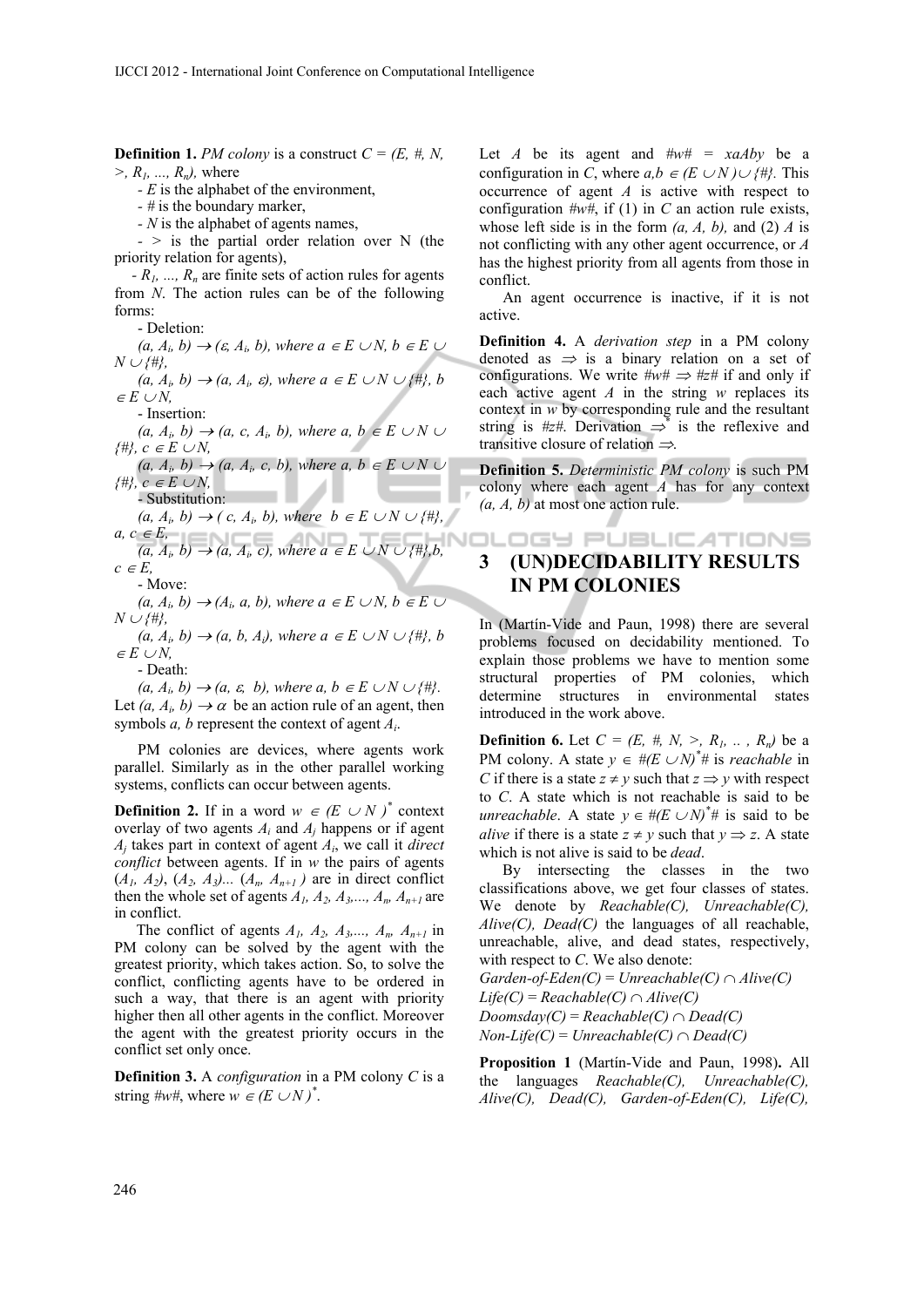*Doomsday(C), Non-Life(C)* are regular for PM colony *C*.

This proposition implies that most problems about the mentioned languages are decidable. For instance, one can decide whether or not they are empty, finite or infinite, equal to any given regular language, included or including any given regular language.

The previous decidability results hold with respect to all states which are alive, reachable, dead, etc, with respect to any given PM colony. Let us assume PM colony and its starting string *ω*. We can relate the reachable strings to be reachable from *ω* and use following modifications of the above structures

 $\omega$ *Reachable(C)* =  $\{u: \omega \Rightarrow c^*u\}$  ∩ *Reachable(C).* 

This leads to a corresponding *ωGarden-of-Eden(C), ωLife(C), ωDoomsday(C), ωNon-Life(C).*

When we consider the same problems with respect to these *ω*structures, then the results are quite opposite, most problems are no longer algorithmically solvable. We consider several problems with such a status and which are of a clear interest for predicting the development of a colony: will a given agent become sometimes active, does the colony reach a state when a conflict appears, does the colony enter a deadlock? Unfortunately, as we have mentioned above, if the starting state is prescribed, these problems (and others similar) are undecidable.

**Proposition 2** (Martín-Vide and Paun, 1998)**.** Given a PM colony *C*, an agent *Ai*, and a state *w*, we cannot decide whether or not a state *z* can be derived from *w* with respect to *C* such that the agent  $A_i$  is active on *z*.

# **4 DECIDABILITY RESULTS IN PM COLONIES WITH RESTRICTED RULE-SETS**

Problems mentioned in the paragraph above can be represented as a group of problems on the same base. (Un)Decidability status of any one of these problems can be quiet easily transformed to that one of any other problem from that group. The questions we are dealing with are: "Will a given agent in a PM colony with given initial state become active?" "Will a PM colony reach a state from which it is not possible to continue in its development?" "Will a PM colony reach a state in which a conflict happens?" In (Martín-Vide and Paun, 1998) authors

indicate, that problem can become solvable when we consider modifications in the PM colony. By the change it can be understood application of different kind of restrictions on the PM colony: determinism, restricted rule-set or reduced parallelism.

In this paper we decided to investigate decidability results in PM colonies with restricted rule-set. From the group of decidability problems we selected the one considering if a PM colony will reach a state in which a conflict happens: "Is in a PM colony *C* with a given initial string  $w_0$  the problem if two agents *A* and *B* will reach conflict decidable?" This problem we want to discuss on PM colonies with specific restrictions in its sets of rules.

In PM colonies there exists five types of rules. As a restricted rule-set we consider each set of rules, where there is at least one rule-type missing. In the subsections we will study PM colonies with no deletion and move as well as PM colonies with no insertion.

#### **4.1 PM Colony No Deletion Rules and No Moving**

Assume PM colonies, where moving of agents and deletion of the agents and environment is forbidden. The derived environment in such a system cannot be reduced even if the agent itself can die. New agents can appear but the mutual positions of the already existing agents do not change.

**Theorem 1.** In a PM colony C with no deletion rules and with no rules for move and with a starting string  $w_0$  it is decidable that two agents *A*, *B* will reach a conflict.

**Proof.** Consider an algorithm simulating the development of given (deterministic) PM colony. The inputs of the algorithm are:  $C = (E, \#, N, >, R)$ ,  $\ldots$ ,  $R_n$ ), starting string  $w_0$  and agents *A* and *B*. We have to consider the longest substring of conflicting agents in the starting string – we denote it by *s*. Outputs of the algorithm are messages if conflict happens or not, number of derivation steps and reached string (state of the colony).

The agents *A* and *B* will enter the conflict if  $w_0$  $\Rightarrow^* uAvBw \Rightarrow^* u'Av'Bw'$ . In the string *uAvBw* there was at least one of agents *A, B* inserted during the last derivation step. In the next derivation step the agent cannot be rewriten or erased, but it still has not to be in conflict with the second agent even during the next derivation step. In the string *u´Av´Bw´* agents *A* and *B* are in conflict for the first time. For these cases there must exist variables *k, l* such that  $w_0 \Rightarrow^k uAvBw$  a  $uAvBw \Rightarrow^l u'Av'Bw'$  (*k, l* depends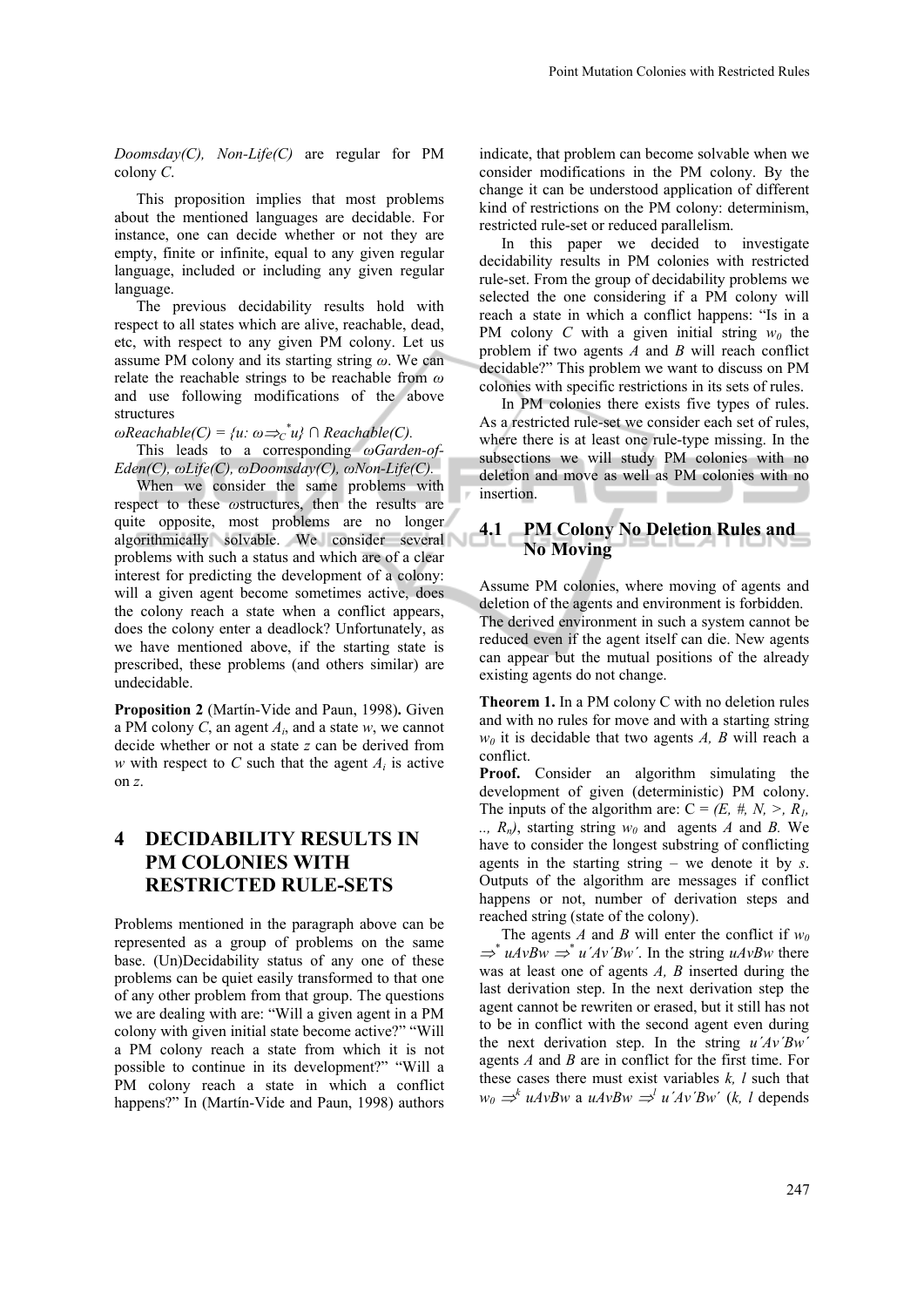on properties of PM colony *C* and on its starting string  $w_0$ ).

In PM colony without rules for erasing agent or environmental symbol and without rule for moving of agent, we consider an algorithm, that for *k+l* derivating steps simulates the development of the colony. We have to determine the value of *k* and *l* (respectively *k+l*).

Consider deterministic PM colony first. We assume that the conflict between agents *A* a *B* appears in finite number of derivation steps (the exact number depends on properties of  $C$  and  $w_0$ ). If the conflict does not appear in number of derivation steps counted below, then it does not appear at all (all the possible parts of string allowing changes in the development of the colony – originating from  $w_0$ – will be exhausted by changes caused by development of the colony and existing agents will repeat the same actions in cycles). Awaited output of the algorithm is a message telling if conflict happens or not.

This would be attended with information about number of done derivation steps and reached string. In case of development not reaching conflict of specified agents includes output message the last algorithmically reached string, number of derivation steps done and message that conflict would not come.

When analysing development of PM colony from its initial string we are interested into the whole string  $w_0$ . In the colony, there can be some parts of the string causing complicated development (e. g. collision of more agents brings complications with determining which agent is active and which agent will be active in the next derivation step), we have to focus on these parts. In the development plays the role parts consisting of environmental symbols only. The most complicated development can be observed in parts where more agents collide. There can be more than one such part in the starting string. In all of the parts many events can happen, but to determine the "worst possible case of development" (in the sense of highest number of derivation steps which has to be done to determine if the conflict between agents *A* and *B* arrive) we have to consider the longest string of conflicting agents. Considering the rules in colony it is pointless to think about situation where two short conflicting strings become one longer (such rule-type is in this type of PM colony forbidden).

In this type of PM colony are only these ruletypes: substitution of environmental symbol, insertion of an agent of environment symbol, death of an agent. Only two types of rules can produce the conflict 1.) death of an agent and 2.) insertion of an agent.

When considering possibility of conflict due to rule for agent insertion, we have to consider the priority relation <. This rule-type can cause conflict during  $a^*a^2$  derivation steps, where *a* is the number of agent names in colony (each agent can produce up to *a* agents on both is sides, but then the actions are repeating. Repeated is also the whole life of the colony and nothing new can happen).

In the case when conflict appears due to the rule for death of an agent we have to consider *s* – the longest substring of conflicting agents in the starting string. In this case agents can create new agents or to exchange environmental symbols on both its sides. It means  $(e+a)^2$  possible combinations of development. If the conflict should appear, then it has to happen no later than in  $s^*a^*(e+a)^2$  derivation steps and this is the value matching to *k+l*. If the conflict does not appear in this number of derivation steps, then it does not appear in this colony with given starting string at all.

Running of this simulation gives sense only when in colony exists a rule generating new copy of agent *A* or agent *B* or in case of existing rule for erasing an agent neighboring with any of these agents.

In case of non-deterministic PM colony it is necessary to bifurcate the computation every time when it is possible to use more than one rewriting rule for any context. It is also necessary to follow all branches of computation until the number of derivation steps mentioned before. If a conflict is reached in any of the branches, the problem has a solution for given non-deterministic PM colony and given starting string.

**Note.** Generative power of this restricted class of PM colonies is lower than the power of original PM colonies. The absence of a rule for deletion causes that strings cannot be shortened. Example of a language, which cannot be derived by this type of PM colonies is a set {*a, aa, aaa*}.

#### **4.2 PM Colony with No Insertion Rules**

Assume PM colonies, where insertion of agents and environment symbol is forbidden. No growth is possible in these colonies.

**Theorem 2.** In a PM colony with no insertion rule and with an initial string  $w_0$  it is decidable if two agents *A, B* will reach a conflict.

**Proof.** In this type of PM colony the length of string cannot be prolonged. Because of finite language produced by this type of PM colony, the problem if agents *A* and *B* will enter a conflict is solvable.  $\Box$